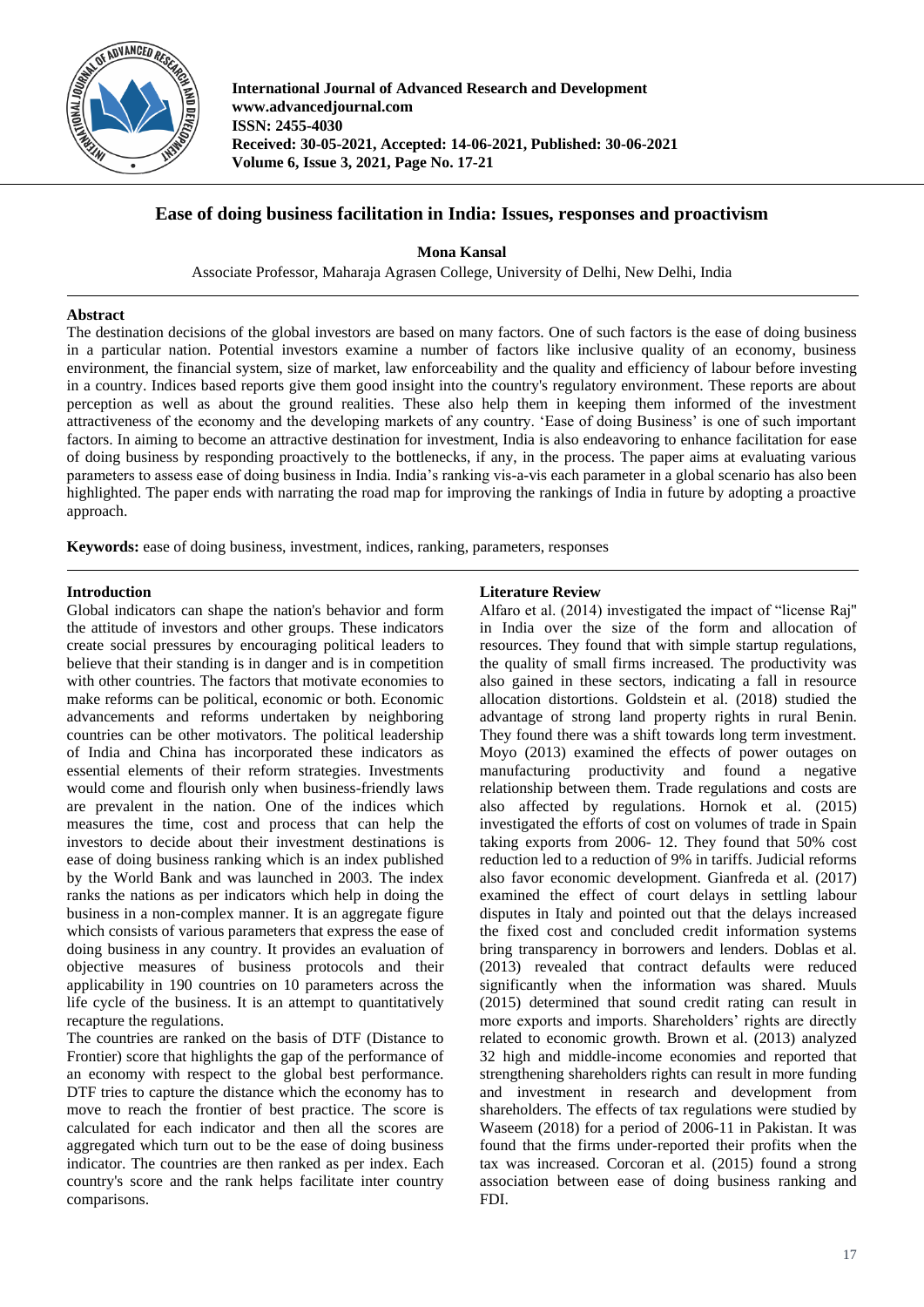#### **Objectives of the study**

The paper aims at analysing and evaluating the parameters for assessing ease of doing business in the context of India. As a corollary to this main objective, it also attempts to explore and underline the responses of India to address the issues emerging out of the main objective i.e. the evaluation of the parameters. The ranking of India resulting therefrom with respect to each parameter has also been highlighted.

## **Research Methodology**

The study is descriptive and exploratory in nature. First of all, the parameters to assess the ease of doing business have been identified. The parameters so identified have been analysed in terms of world ranking given to India with respect to these parameters. The responses to improve upon

the rankings have been outlined with the special mention of the resultant change in the rankings. The areas still weak have then been highlighted.

#### **Analysis**

The table 1 below gives a bird's-eye-view of India's ranking in context of "ease of doing business" at the global level. These are overall rankings and have been awarded by the World Bank on the basis of certain parameters to assess ease of doing business. These parameters are *ten* in number. Parameter wise rankings for India have been tabulated in table 2.

These two tables form precursors to the analysis carried out later in the paper.

| Rank  | 2015          | 2016          | 2017           | 2018           | 2019           | 2020          |  |
|-------|---------------|---------------|----------------|----------------|----------------|---------------|--|
|       | Singapore     | Singapore     | New Zealand    | New Zealand    | New Zealand    | New Zealand   |  |
| 2     | New Zealand   | New Zealand   | Singapore      | Singapore      | Singapore      | Singapore     |  |
| 3     | Hong Kong SAR | Denmark       | Denmark        | <b>Denmark</b> | <b>Denmark</b> | Hong Kong SAR |  |
| 4     | Denmark       | Korea REP     | Hong Kong SAR  | Korea REP      | Hong Kong SAR  | Denmark       |  |
| 5     | Korea REP     | Hong Kong SAR | Korea REP      | Hong Kong SAR  | Korea REP      | Korea REP     |  |
| 6     | Norway        | U.K.          | Norway         | U.S.           | Georgia        | U.S.          |  |
| 7     | U.S.          | U.S.          | U.K.           | U.K.           | Norway         | Georgia       |  |
| 8     | U.K.          | Sweden        | U.S.           | Norway         | U.S.           | U.K.          |  |
| 9     | Finland       | Norway        | Sweden         | Georgia        | U.K.           | Norway        |  |
| 10    | Australia     | Finland       | Macedonia, FYR | Sweden         | Macedonia, FYR | Sweden        |  |
|       | 2015 Rank     | 2016 Rank     | 2017 Rank      | 2018 Rank      | 2019 Rank      | 2020 Rank     |  |
| India | 142           | 130           | 130            | 100            | 77             | 63            |  |

**Table 1:** World Bank Rankings for Ease of Doing Business.

*Source: Ease of Doing Business Reports, Various Issues.*

The top three countries where there is ease of doing business in 2020 were New Zealand, Singapore and Hong Kong. New Zealand was able to maintain its top position from 2017. India landed at 63rd position in 2020 as against 77th in 2019 which is an impressive 14-rank jump. India is one of the 10 improvers continuously for the third year with improvements in 6 out of 10 parameters in 2020. It is one of the 9 economies of the world and only one in the BRIC to be included in this list. According to the World Bank, the South Asia performance in enforcing contracts and registering property parameters is underscored. Pakistan implemented most of the reforms in the region of South Asia. Most of the top 20 ranking economies were using the electronic system extensively.

### *India's Ranking in Various Parameters*

Regulations are the important tools for ensuring that markets work efficiently and confirms trust amongst the stakeholders. Regulatory burden has a significant impact on the performance of the companies. India has created a very business friendly environment by rationalizing the existing regulations eliminating the unnecessary ones. As a result of these efforts, India's rank in the rank of 190 countries has enhanced to 63rd position in 2020 from 142nd position in 2014. The World Bank's business report is based on the assessment of two states of India that are Mumbai and Delhi.

| <b>Parameters</b>                                            |     |     |     | 2015   2016   2017   2018   2019 |     | 2020 |
|--------------------------------------------------------------|-----|-----|-----|----------------------------------|-----|------|
| <b>Overall Ranking</b>                                       |     | 130 | 130 | 100                              | 77  | 63   |
| To start a business<br>1.                                    |     | 155 | 155 | 156                              | 137 | 136  |
| To deal with construction permits<br>2.                      |     | 183 | 185 | 181                              | 52  | 27   |
| To get electricity<br>3.                                     | 137 | 70  | 26  | 29                               | 24  | 22   |
| To register property<br>4.                                   |     | 138 | 138 | 154                              | 166 | 154  |
| To get credit<br>5.                                          |     | 42  | 44  | 29                               | 22  | 25   |
| To protect minority investors<br>6.                          |     | 8   | 13  | 4                                | 7   | 13   |
| To pay taxes                                                 | 156 | 157 | 172 | 119                              | 121 | 115  |
| To trade across borders<br>8.                                | 126 | 133 | 143 | 146                              | 80  | 68   |
| To enforce contracts<br>9.                                   | 186 | 178 | 172 | 164                              | 163 | 163  |
| 10. To resolve Insolvency                                    | 137 | 136 | 136 | 103                              | 108 | 52   |
| Courses Foss of Doing Duciness Departs, <i>Marious James</i> |     |     |     |                                  |     |      |

**Table 2:** India's Rank in Various Parameters

*Source:* Ease of Doing Business Reports, Various Issues.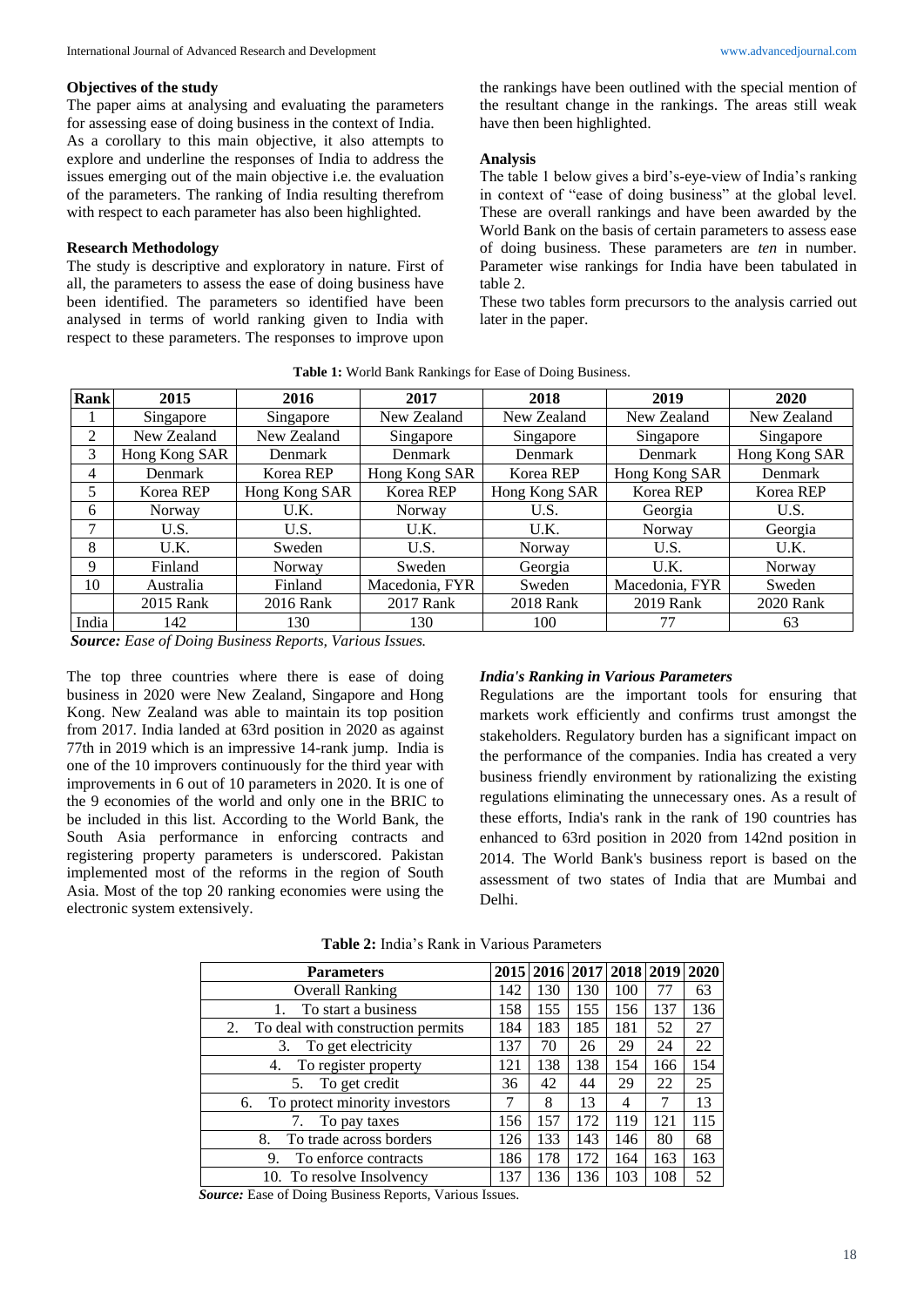doing business in India.

# **3. To Get Electricity**

It deals with the time, procedure and cost required for a business concern to get a permanent electricity connection for a newly constructed warehouse. The reforms undertaken over the years include reducing the security amount for new connectivity in Mumbai making electricity cheaper. In 2014, Delhi made getting new electricity connection less cumbersome by abolishing the internal wiring inspection. By improving internal work and coordination, time for connection getting was reduced in Mumbai. In 2017, Delhi reduced charges for low voltage connections.

India has shown an impressive performance under this parameter. With a rank of 137 in 2015, it went to almost half in 2016, to 70th rank and now it stands at 22nd in 2020. Only 3 procedures are to be followed which is equal to the best regulatory performance, as compared to 7 in China and 5 in Pakistan. The cost has remarkably reduced from 219.6% in 2015 to 8.6% in 2020. The number of days has also been reduced to 72 days in 2020 from 116 days in 2015. Although China is behind India in terms of number of procedures but in ranking it is ahead of India with 12th rank. This counts as a strength of India's business environment.

# **4. To Register Property**

This parameter measures the time, cost and procedures required for registering a property. It also evaluates the land administrative system including infrastructure reliability and transparency. Resolution of land disputes, and equal access to the right of property are also assessed. The processes are made investor friendly in India. Land records department has digitized all sub registration offices of Delhi and Mumbai as digitalization leads to transparency and access to the citizens. Property tax records in toto have been digitalized in Mumbai. Similarly land dispute records are available online in Mumbai and Delhi.

For registering property, the cost on an average is 7.4 % of the property value. India's rank is at 154 which is lower than China with 28 rank and Pakistan with 151 rank. India needs to work on this parameter especially in the quality of the land administration where India's score on a scale of 0 to 30 is only 8.

# **5. To Get Credit**

Sharing of credit information and establishment of a new credit information system has a positive impact within the economy. This particular metric deals with the areas of credit reporting systems, bankruptcy laws and the power of legal right index. Strong reforms have been undertaken in this field. In 2016, India strengthened the credit system by implementing a new law related to insolvency which gave a time bound limit and clear grounds for relief, and the automatic stay for the secured creditors at the time of reorganization. In 2017, secured creditors were given priority over other claims. Moreover, under the Fast-Track Corporate Insolvency Resolution process (CIRP), the process of insolvency has to be completed within 90 days.

India always had a conducive environment for the investors in obtaining credit which can be visualised by a rank of 36 in 2015. It has further moved to 25 in 2020. The strength of the legal rights index also depicts this fact. On the scale of 0-12, it has the score of 9 which is higher as compared to the score of China which is 4 and that of Pakistan which is

The paragraphs below analyse each of these ten parameters of ease of doing business, the responses thereto by India to improve each one of these parameters thus leading to better ease of doing business. The analysis also highlights and includes the status of India's ranking with respect to each of these parameters over past years.

### **1. To Start a Business**

This parameter relates to the production, cost, time and minimum capital to start a new business. Many steps have been taken over the years to reduce the procedures and the cost for the smooth functioning of the business. The registration fee was remarkably reduced and the minimum capital requirement along with certificates to commence the business were eliminated in 2014. Permanent Account Number (PAN), Tax Account Number (TAN) and Director Identification Number (DIN) were combined into a single form SPICe in 2016, which helped to speed up the process. Mumbai merged the application for Value Added Tax (VAT) and Profession Tax (PT) to make the process fast. In 2017, multiple application forms were integrated into a common and simple incorporation form. VAT (Value Added Tax) was replaced with GST (Goods and Services Tax). Under Shops and Establishment Act, Mumbai and Delhi abolished the practice of on-site inspection. Company seal requirement was eliminated by amending the Companies Act. In 2018, filing fees were abolished and an e-memorandum of association and articles of association was adopted for both Delhi and Mumbai. In 2019-20 starting of business was further simplified by abolishing filing fee for SPICe company and online registration for employee's ESIC (state Insurance Corporation) and EPFO (Employees Provident Fund Organization) was administered.

India ranks 136 in terms of starting a business. It takes 10 processes and 18 days to start the business in India whereas New Zealand has a unified process with a single window through one agency and it takes just half a day with single form to set up and start a new venture. Countries like China (rank 27) and Pakistan (rank 72) are ahead of India in this parameter.

# **2. To Deal with Construction Permits**

This metric evaluates the time, cost and procedures like license and permits of building a warehouse. It also evaluates the quality control index and assesses the quality, safety and insurance mechanism of a building. Implementation of an online system and streamlining of processes in Delhi and Mumbai led to the reduction of time and number of procedures. In 2017, the process of getting business permits was streamlined and a faster and less costly process of obtaining construction permits was established. Single window clearance system was adopted in Delhi and by introducing decennial liability and insurance, the business quality control was improved.

India has remarkably improved in this parameter over the years. With a rank of 184 in 2015, it jumped to 27th rank in 2020.

The number of procedures were reduced to 19 in Mumbai and 11 in Delhi in 2020 from 33 in 2015, whereas the time was reduced from 180 hours in 2015 to 98 hours in 2020. The cost was reduced from 30 % in 2015 to 25.4% in 2020 which led to streamlining the process of getting the construction permits. This has now added to the strength of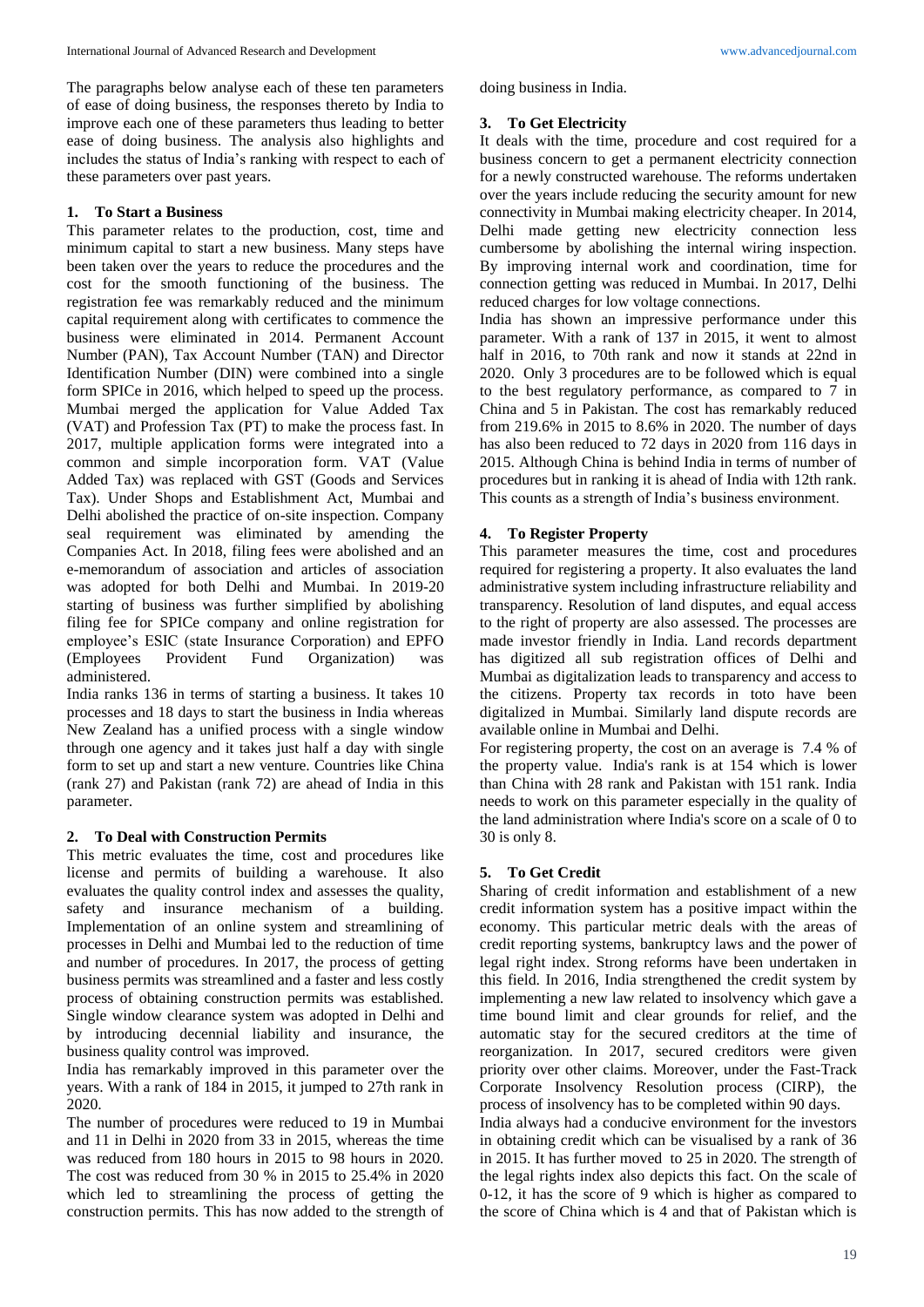2.

# **6. To Protect Minority Investors**

This parameter measures the strength of the protection given to minority shareholders. It also looks into the extent of directors' liability and the level of disclosure. India protected the minority investors by demanding greater degree of disclosure of conflicts of interest on the part of the members of board, obviating the probabilities of prejudicial or favoured related-party transactions and giving more safeguards to the shareholders of closely held companies.

India has a comfortable position in this parameter, The rank was 7th in 2015 which fell down to 13th in 2017, again moved up in the subsequent year, but came again to 13th in 2020. India still holds a strong position in this parameter in the world rankings.

# **7. To Pay Taxes**

This metric measures the taxes and the compulsory contribution made by the company in the past year. It also evaluates the administrative system of paying taxes and procedures such as VAT refund and tax amount. In 2015, India made ESIC payments electronically and online in 2016. It has also incorporated relaxed administrative measures for easy compliance. In 2017, an important change was introduced which was replacing the payment of a lot of indirect taxes under a single tax, Goods and Services Tax (GST), for the whole country. Corporate income tax was also introduced to make it less costly. Moreover, an everification system and online return filing system were also introduced.

This is again a cause of concern for India. The rank under this parameter was as low as 157th in 2015 which further went down to 172th rank in 2017, made very little improvement and reached 115th rank in 2020. The total time taken is 250 hours as compared to 49 hours for the best regulatory practices. China is ahead in this parameter also with 105th rank. India needs to take some strong measures under this parameter.

### **8. To Trade across Borders**

This parameter evaluates the time, cost and logistics of export and import of goods with the help of compliance of documents of border and domestic transport. Indian Customs Single Window Projects' have been introduced for electronically custom clearance of documents at single window. An online system of filing documents, 'e- Sanchi' enabled a risk management system for greater transparency. Electric self-sealing at factories for risk-based management was another initiative. In 2016, Indian Customs Electronic Commerce Gateway (ICEGATE) portal was launched for simplification of procedures. In 2017, infrastructure was improved at Nahawa, Seva port, Mumbai to reduce import export border compliance. National facilitation Action Plan (NFAP) was adopted to improve cross-border trade and allowed the submission of documents with digital signatures.

Trading across the borders was very difficult till 2015 in India which explains its 126th rank. In fact, it increased to 146th rank in 2018 showing the compliance rigidity. But in 2019, due to government policies and improvement steps, the rank bounced to 68th.

The cost of exports related to border compliance and documentary compliance have reduced to USD 231 in 2020

from USD 413 in 2015 and to USD 50 in 2020 from USD 102 in 2015. Further, the cost of imports related to border compliance and documentary compliance have reduced to USD 273 in 2020 from USD 574 in 2015 and to USD 100 in 2020 from USD 145 in 2015.

# **9. To Enforce Contract**

This parameter measures the time and cost involved in resolving the commercial disputes through courts. The practices which can evaluate the efficiency and quality of the judicial system are judged.

India has taken many strong steps in this regard. The National Judicial Data Grid (NJDG) was established for generation of case management reports. Commercial courts and appellate divisions of high courts were also started in Delhi and Mumbai. A method of random distribution of cases to the judges along with e filing at the district courts was also adopoted. There has also been the development of case management tools for various functions of the court which is a step towards transparency.

The parameter of enforcing contracts remains India's weakest spot with no change in the rank of 163rd from 2019 to 2020. India takes 1445 days to resolve a dispute whereas New Zealand takes one-seventh of it, that is, 216 days and China takes 496 days. The major sub parameter where India needs to work and can improve its ranking, is the case management. On the scale of 0-6, India is at 1.5 and China is at 5.5. Recently, a case management tool with multiple functionalities has been developed to enhance this area.

# **10. To Resolve Insolvency**

Introducing and implementing effective reorganization procedures to resolve insolvency prevents liquidation of insolvent but viable businesses. World over about 33% of economies do not have any reorganization procedures. This parameter investigates into the time, cost and outcome of the insolvency process and the reorganization systems. Outcome refers to whether the business continues or the assets are sold.

India made this process easier by encouraging reorganization proceedings and not by permitting dissenting creditors to receive same amount under reorganization as allowed in liquidation. India has introduced insolvency and bankruptcy code (IBC) which resulted in the resolution of Non-Performing Assets (NPA). This is India's first detailed legislation on corporate insolvency.

India has worked quite hard in improving the rank under this parameter. The rank was 137 in 2015, improved slowly and came to 108th rank in 2019 but in 2020 due to the drastic steps taken by the government the rank leaped to 52nd which is seen as an achievement for India. Rate under the insolvency has impressively enhanced to 71.6% from 26.5%. The time span taken for resolving insolvency issues has drastically come down to 1.6 years from 4.3 years.

### **India's Proactivism: Road Map for Future**

Many important changes have been undertaken by India which has led to the improvement in its rank. A trade facilitation mobile app has been launched to provide information and tracking it. The objective is to shift towards paperless, non-manual and automated processing systems. Simpler procedures for traders and trade players, availability of information and data online and digital payments have impacted the calculation of rank in the index. India's focus